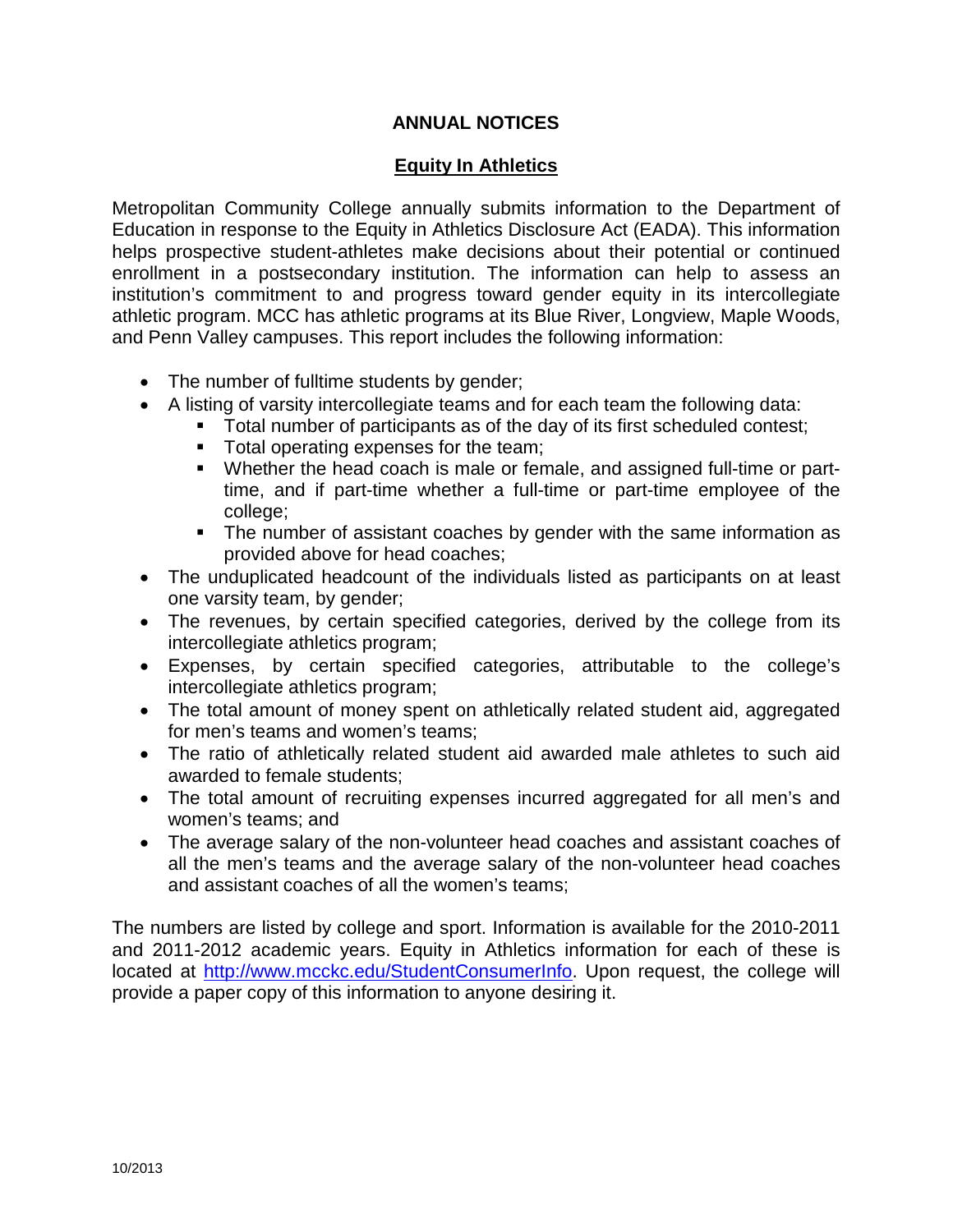### **Graduation And Placement Information**

MCC's Office of Research and Assessment annually collects information on graduation or completion rates and job placement of MCC's degree and certificate graduates. The Student Employment Services office at each campus location assists in the collection of information. Several reports address placement of graduates. The Graduate Follow-up Report provides information that includes demographics, the number of graduates by degree type and program, the employment and continuing education status for graduates following completion and student satisfaction ratings. The Graduate Employment Outlook documents detail the national, state and local employment trends for graduates of AAS degree and certificate programs offered at MCC. Also provided are the number of graduates per year for each program, the average number of semesters they took to complete the program, and their employment status following graduation. These reports can be can be found on the MCC website at [http://www.mcckc.edu/StudentConsumerInfo.](http://www.mcckc.edu/StudentConsumerInfou) Upon request, the college will provide a paper copy of this information to anyone desiring it.

## **Student Consumer Information**

The Higher Education Opportunity Act of 2008 (HEOA) requires that postsecondary institutions participating in federal student aid programs make a variety of other disclosures to students. Additional required student consumer information available to you includes:

- Financial assistance available to students enrolled in the college;
- General information about the college; and
- The college's retention rate;

This information can be found on the MCC website at

[http://www.mcckc.edu/StudentConsumerInfo.](http://www.mcckc.edu/StudentConsumerInfo) Upon request, the college will provide a paper copy of this information to anyone desiring it.

### **Drug-Free Workplace, Campus And Community**

MCC is committed to a safe, secure, healthful, drug-free work, campus, and community environment, and has adopted the Drug-Free Schools and Communities Act and Drug-Free Workplace Act standards as part of its own policies. Employees are expected and required to report to work and participate in district activities, and students are expected and required to attend classes and participate in district activities, in appropriate mental and physical condition and not under the influence of drugs or alcohol.

MCC standards of conduct prohibit the unlawful possession, use or distribution of illicit drugs and alcohol by students and employees on the college's property or as part of any of its activities. Alcohol is permitted on college property only in certain limited circumstances when required approvals have been obtained.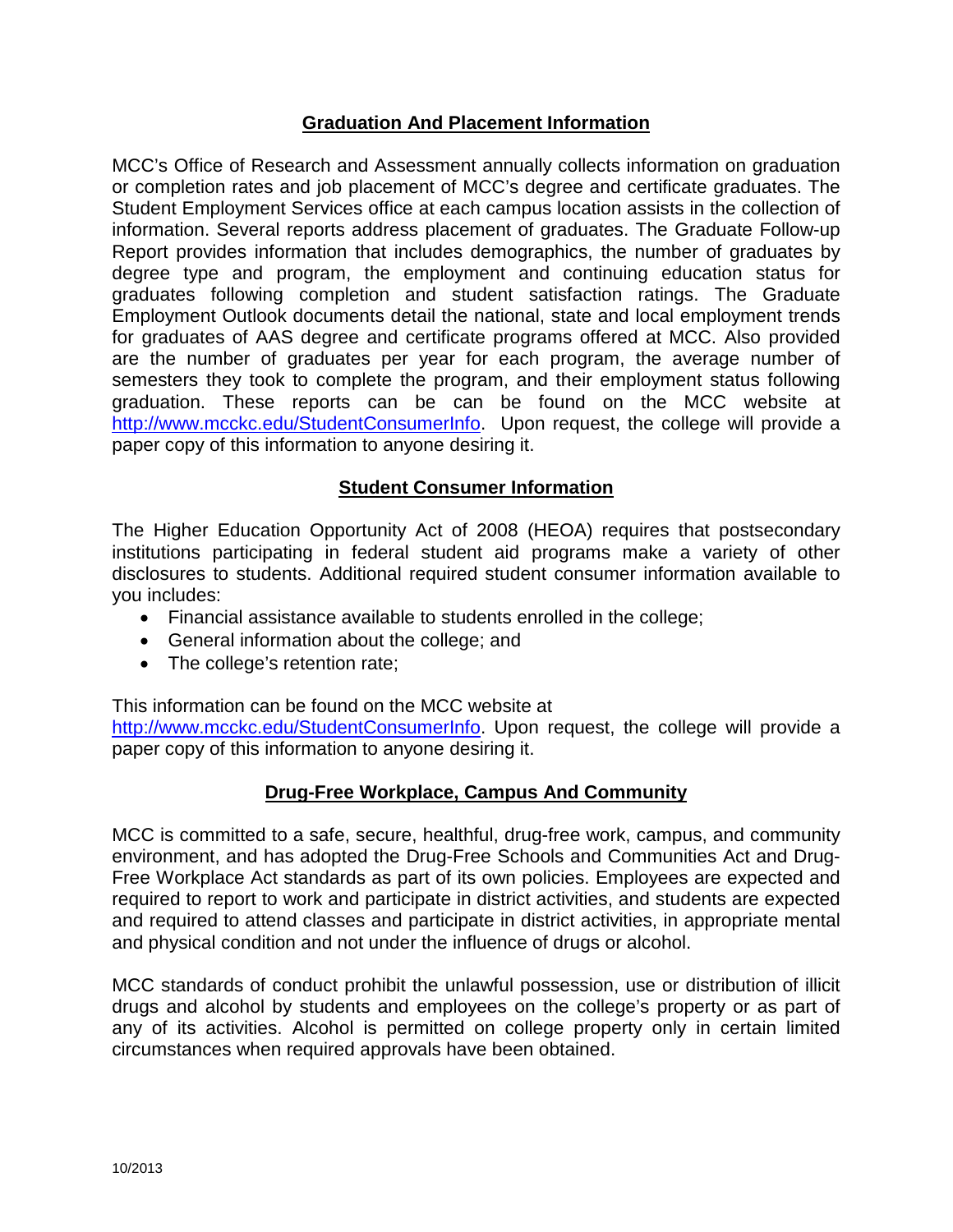All applicable alcohol and drug regulations, including federal and state underage drinking laws, are enforced. The unlawful possession, use, and/or sale of alcoholic beverages and illegal drugs are specifically prohibited and violations carry substantial sanctions up to and including expulsion or termination of employment and/or referral for prosecution. (See MCC Board Policy and District Regulation 3.30060, §§195.003, RSMo et. seq.) The state of Missouri sets the minimum age to purchase or possess any alcoholic beverage at 21. Specific ordinances regarding violations of alcohol laws, including driving while intoxicated are available from the MCC Police Department. Specific state laws pertaining to alcohol include:

Drug convictions while enrolled as a student at MCC may affect a student's eligibility for federal student aid. Drug convictions during a period of enrollment in which the student is receiving Title IV, HEA program funds, under any federal or state law involving the possession or sale of illegal drugs will result in the loss of eligibility for any Title IV, HEA grant, loan, or work-study assistance. For more information refer to the Federal Student Aid website at

[http://www.ifap.ed.gov/ifap/byAwardYear.jsp?type=drugworksheets.](http://www.ifap.ed.gov/ifap/byAwardYear.jsp?type=drugworksheets)

## **Missouri Laws Pertaining To Alcohol Include**

## **Illegal Possession of Alcohol**

Any person under the age of 21 that purchases, asks for, or in any way receives intoxicating liquor can be charged with a misdemeanor.

### **Use of Possession of a Fake ID**

Any person who is less than 21 years of age, who uses a reproduced, modified, or altered license for the purpose of purchasing, asking for or in any way receiving any intoxicating liquor can be charged with a misdemeanor.

### **Open Container**

Any person who possesses an open container of alcohol on any street, sidewalk or city parking facility could be charged with a misdemeanor.

### **Selling Alcohol without a License**

It shall be unlawful for any person to sell alcohol, in any quantity, without acquiring a liquor license. If you sell alcohol at or charge admission to a party, the person accepting the money could be charged with selling liquor without a license. Sentences for this violation involve up to two years in prison and/or fines of up to \$1,000. If the alcohol is served to a minor, the server could also be charged with supplying alcohol to a minor.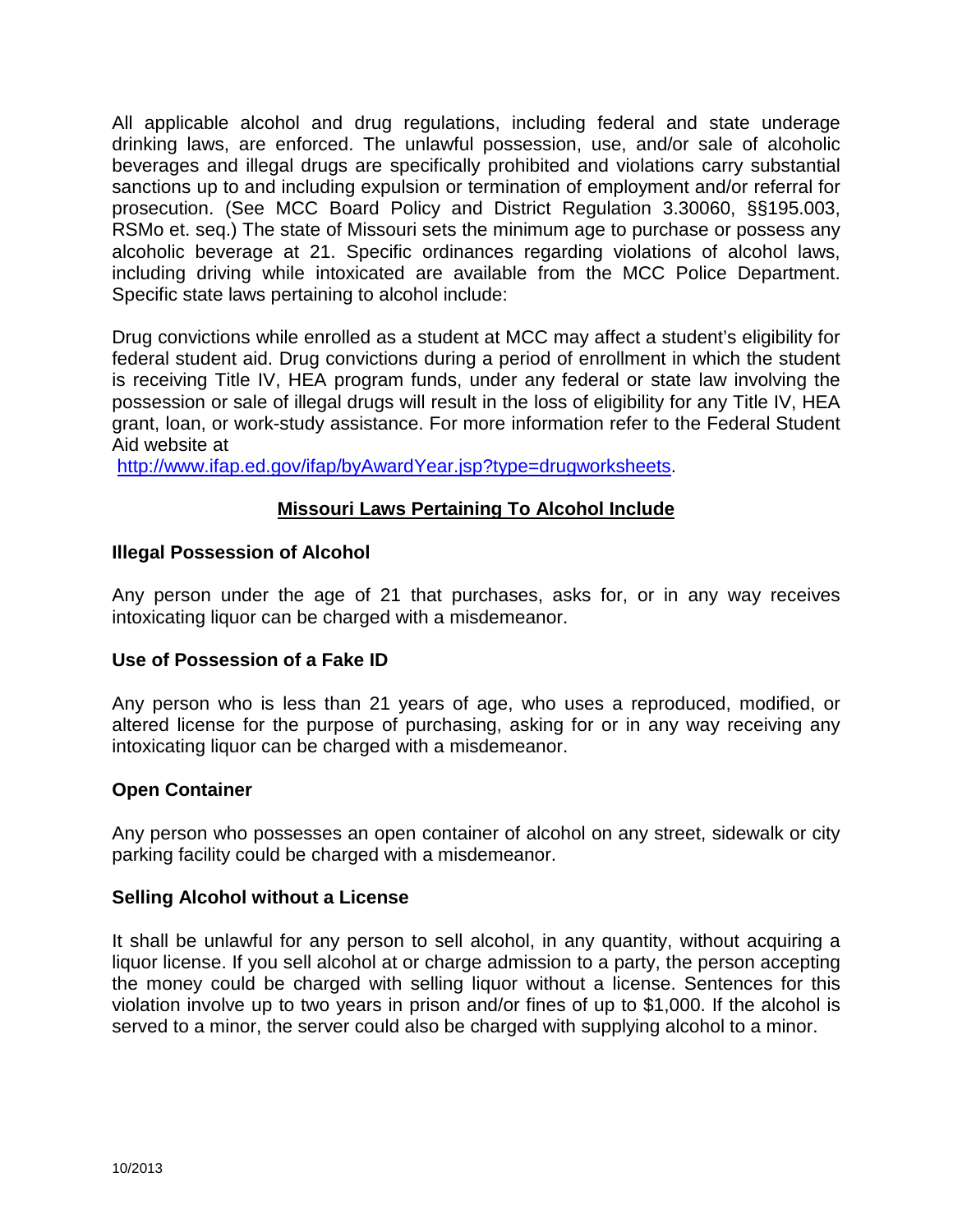### **Keg Registration**

All retailers selling beer kegs must register the keg and affix a seal on the keg at the time of sale. The retailer will log the purchaser's name, address, and the acknowledgement of proper use and care of the keg. If a keg is confiscated by the police at a party at which underage persons have consumed alcohol, the purchaser of the keg can be identified – and arrested or fined – for supplying alcohol to underage persons. If a keg is returned with an ID tag defaced or missing, the deposit fee required at the time of sale is forfeited.

### **DWI**

The legal blood alcohol content (BAC) limit for DWI is .08. Those under 21 could be found guilty of a Zero Tolerance violation if their BAC is above .02. Consequences could include: fines, license revocation, classes, community service, and jail time, as well as misdemeanor or felony charges on one's record.

#### **Abuse and Lose Law**

In Missouri, anyone under 21 years old and operating a motor vehicle with either alcohol or illegal drugs in their possession can have their driver's license revoked for 90 days. The Abuse and Lose law also requires that your license be revoked for 90 days if you commit any of the following offenses: any alcohol related traffic offense; possessing or using an illegal drug; altering a driver's license; trying to use someone else's driver license. Second and subsequent offenses result in a one year license suspension.

### **Minor in Possession by Consumption Law**

Provides that any person under the age of 21, who purchases or attempts to purchase, or has in his or her possession, any intoxicating substance is guilty of a misdemeanor. This act provides that a minor is also guilty of a misdemeanor for a "minor in possession" if he or she is "visibly intoxicated" or has a detectable blood alcohol content of  $.02<sub>1</sub>$ 

Taken from: "Alcohol Laws" <http://wellness.missouri.edu/alcohol.html>

# **Prevention Programs**

Each campus has developed a process to prevent the illicit use of drugs and abuse of alcohol by students and employees. The programs include the distribution of informational materials, educational programs, referrals and college disciplinary actions. Students with alcohol or drug-related problems are encouraged to contact the campus counseling office for referrals to private and community agencies. Employees with alcohol or drug-related problems are encouraged to contact the human resource office for information and referral to the district employee assistance program.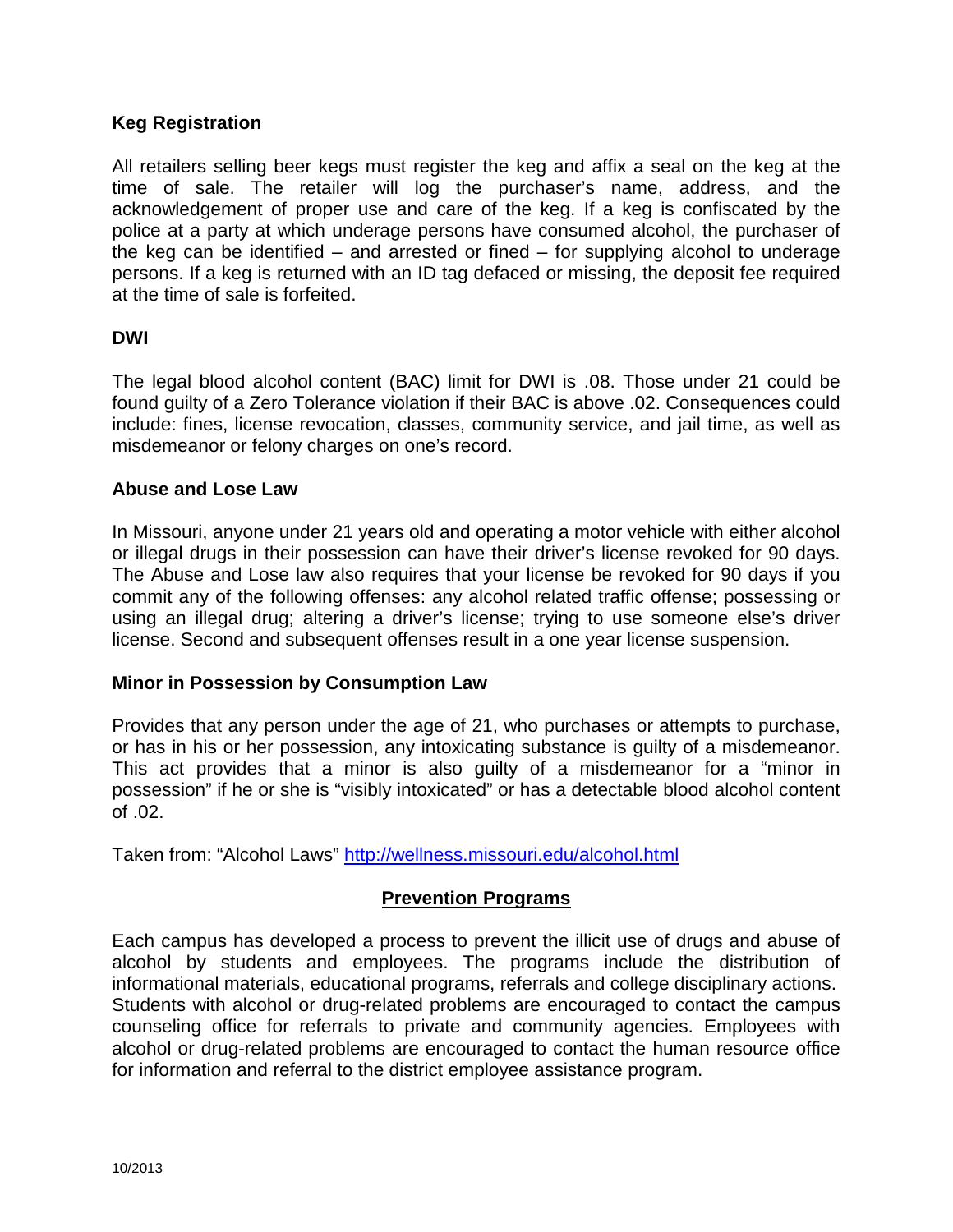There are serious health risks associated with the use of illicit drugs and the abuse of alcohol. These can include addiction or dependency, physical infirmities and trauma, mental and emotional disorders, and marked changes in behavior.

Other Resources Available:

Federal Substance Abuse and Mental Health Services Administration's Treatment Routing Services 1-800-662-4357

American Council on Alcoholism Helpline 1-800-527-5344

### **Health Risk Associated with Drug and Alcohol Abuse**

- 1. Depressants (e.g. alcohol, tranquilizers, benzodiazepines such as Xanax or Valium)
	- a) Poor concentration, coordination and judgment
	- b) Inability to reason and make decisions
	- c) Mood swings
	- d) Fatigue
	- e) Liver diseases
	- f) Ulcers
	- g) Birth defects
	- h) Depression
	- i) Possible liver disease
- 2. Stimulants (e.g. cocaine, crack, amphetamines such as Ritalin, "meth")
	- a) Nervousness, short attention span, poor judgment, mood swings, paranoia or hallucinations
	- b) Depression caused by withdrawal
	- c) Death from heart or respiratory failure
	- d) Lung and voice damage
	- e) Hepatitis
- 3. Opioids and Morphine Derivatives (e.g. Heroin, Oxycontin)
	- a) Drowsiness, confusion and disorientation
	- b) Slows breathing rate, sometimes to the point of death
	- c) Coma
	- d) Hepatitis or AIDS
- 4. Hallucinogens (LSD, psilocybin mushrooms, PCP/angel dust)
	- a) Disorganization
	- b) Hostile feelings toward others
	- c) Short attention span
	- d) Poor motor skills
	- e) Brain hemorrhage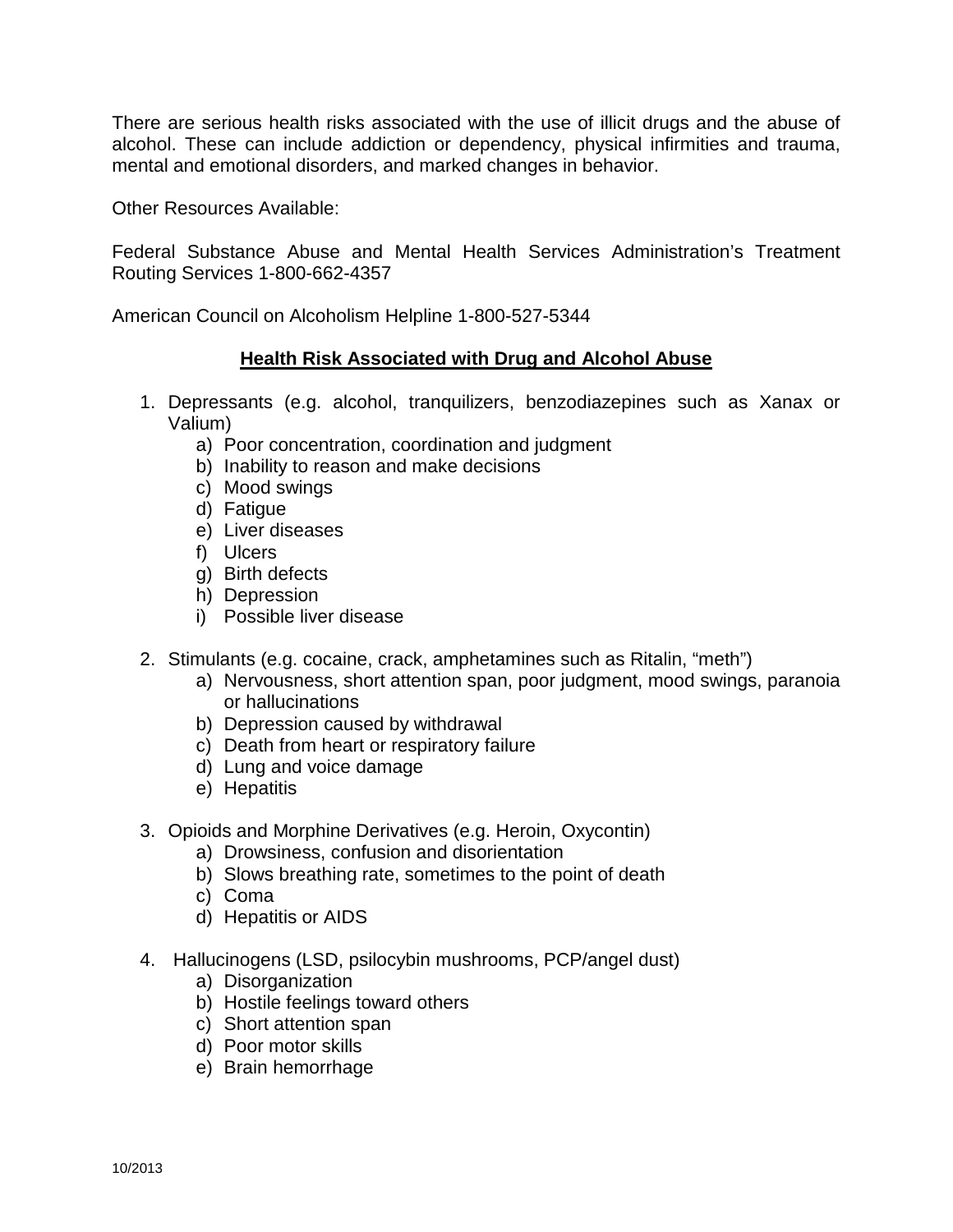This annual notice is sent to all MCC students and employees as part of the drug prevention program in compliance with the Drug-Free Schools and Communities Act as further articulated in the Department of Education General Administrative Regulations, 34 C.F.R. Subtitle A. Part 86.

## **Alcohol Effects**

Alcohol consumption causes a number of marked changes in behavior. Even low doses significantly impair the judgment and coordination required to drive a car safely, increasing the likelihood that the driver will be involved in an accident. Low to moderate doses of alcohol also increase the incidence of a variety of aggressive acts, including spouse and child abuse. Moderate to high doses of alcohol cause marked impairments in higher mental functions, severely altering a person's ability to learn and remember information. Very high doses cause respiratory depression and death. If combined with other depressants of the central nervous system, much lower doses will produce the effects just described.

Repeated use of alcohol can lead to dependence. Sudden cessation of alcohol intake is likely to produce withdrawal symptoms, including severe anxiety, tremors, hallucinations, and convulsions. Alcohol withdrawal can be life threatening. Long-term consumption of large quantities of alcohol, particularly when combined with poor nutrition, can also lead to permanent damage to vital organs such as the brain and the liver.

Mothers who drink alcohol during pregnancy may give birth to infants with fetal alcohol syndrome. These infants have irreversible physical abnormalities and mental retardation. In addition, research indicated that children of alcoholic parents are at greater risk than other youngsters of becoming alcoholics.

# **Discrimination and Harassment, Including Sexual Harassment**

It is the policy of MCC to provide equal opportunity for all enrolled students and applicants for admission to the college, free from discrimination and harassment (including sexual harassment), based on race, color, religion, sex, sexual orientation, national origin, age, and/or disability. This policy applies to discrimination and/or harassment complaints by students for actions occurring on college property or in admissions, program access, student employment of regular student workers and workstudy student workers, and treatment in official college programs and activities. This policy applies to any person who has applied to the college for admission or readmission, who is currently enrolled, or who was a student of the college at the time of the alleged discrimination or harassment.

If you have questions or believe you have been subjected to discrimination or harassment, including sexual harassment, you may contact the Title IX Complaint Officers whose contact information is listed below: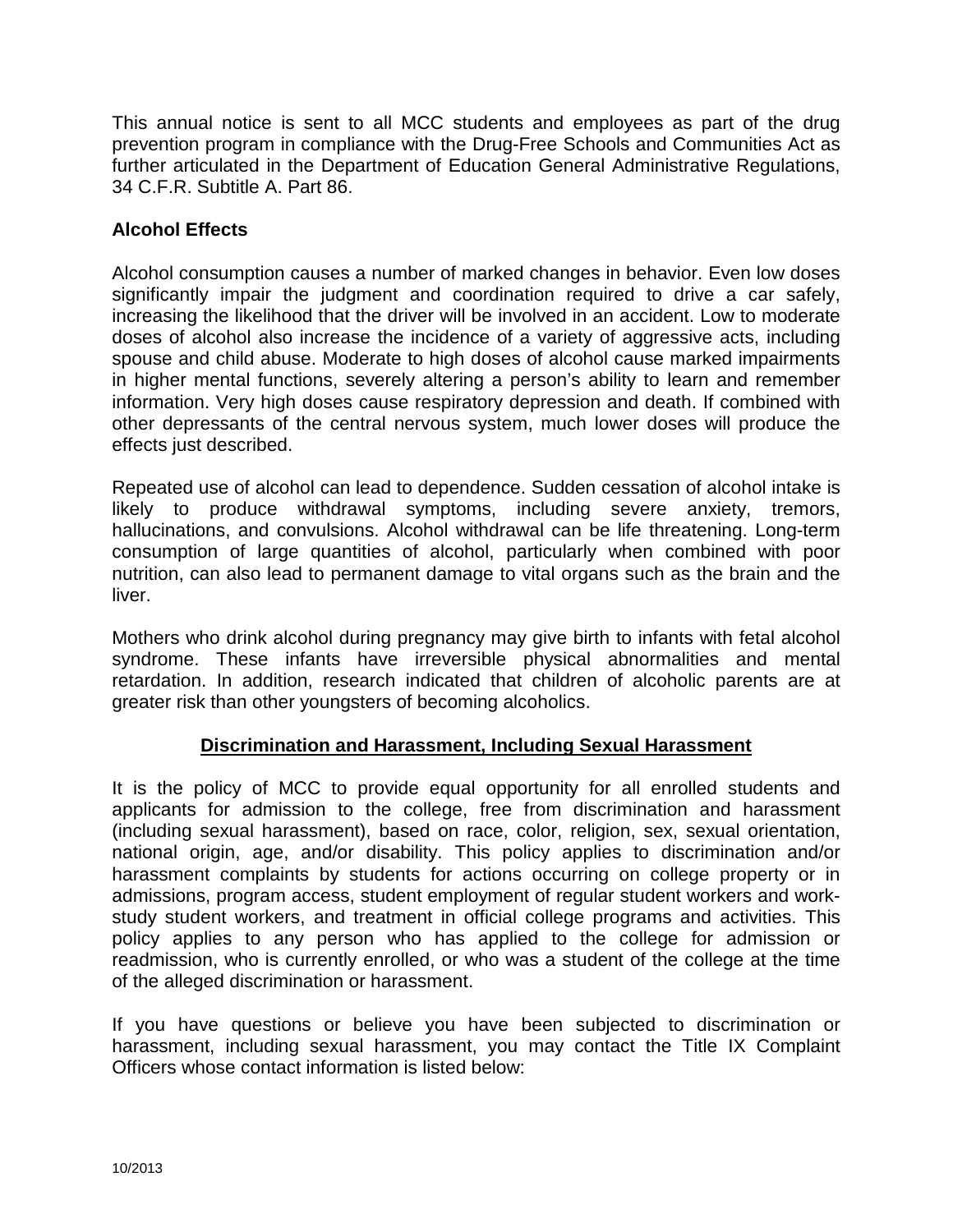| <b>MCC District</b>                     | <b>Christina McGee</b><br>Director Employee Relations and Training<br>3217 Broadway<br>Kansas City, MO 64111-2656                     | $(816) 604 - 1023$ |
|-----------------------------------------|---------------------------------------------------------------------------------------------------------------------------------------|--------------------|
| <b>MCC-Blue River</b>                   | Jon Burke<br>20301 E. 78 Highway<br>Independence, MO 64057-2053                                                                       | $(816) 604 - 6620$ |
| <b>MCC-Business &amp;</b><br>Technology | Karen Moore<br><b>1775 Universal Avenue</b><br>Kansas City, MO 64120-1318                                                             | (816) 604-5229     |
| MCC-Longview                            | <b>Karen Goos</b><br>500 SW Longview Road<br>Lee's Summit, MO 64081-2105                                                              | (816) 604-2326     |
| <b>MCC-Maple Woods</b>                  | Shelli Allen<br>2601 NE Barry Road<br>Kansas City, MO 64156-1254                                                                      | (816) 604-3175     |
| <b>MCC-Penn Valley</b>                  | <b>Yvette Sweeney</b><br>Dean of Student Development &<br>Enrollment<br>3201 Southwest Trafficway<br>Kansas City, Missouri 64111-2727 | (816) 604-4114     |

### **Notice of Nondiscrimination**

This public "NOTICE of NON-DISCRIMINATION" is required by several federal laws and regulations including those implementing Title VI, Title VII, Title IX, Americans with Disabilities Act, §504 and the Age Discrimination Act. This notice serves to inform all members of the MCC faculty, staff, student body and guests, that MCC prohibits discrimination on the basis of race, color, religion, sex, sexual orientation, age, birth, ancestry, national origin, or disability in admissions; educational programs, services, or activities; and employment. Following are the applicable federal and state civil rights laws that prohibit discrimination:

Title I of the Americans with Disabilities Act of 1990 prohibits employment discrimination against qualified individuals with disabilities by employers with fifteen (15) or more employees. The U.S. Equal Employment Opportunity Commission and the Office for Civil Rights are the agencies assigned to enforce Title I of the ADA.

Title II of the Americans with Disabilities Act of 1990 prohibits disability discrimination by public entities, including public colleges and universities whether or not they receive federal financial assistance. The Office for Civil Rights (U.S. Department of Education) is the law enforcement agency charged with enforcing Title II of the ADA.

Title VI of the Civil Rights Act of 1964 prohibits discrimination on the basis of race, color, or national origin in any program or activity receiving federal financial assistance. Programs and activities that receive federal financial assistance from the United States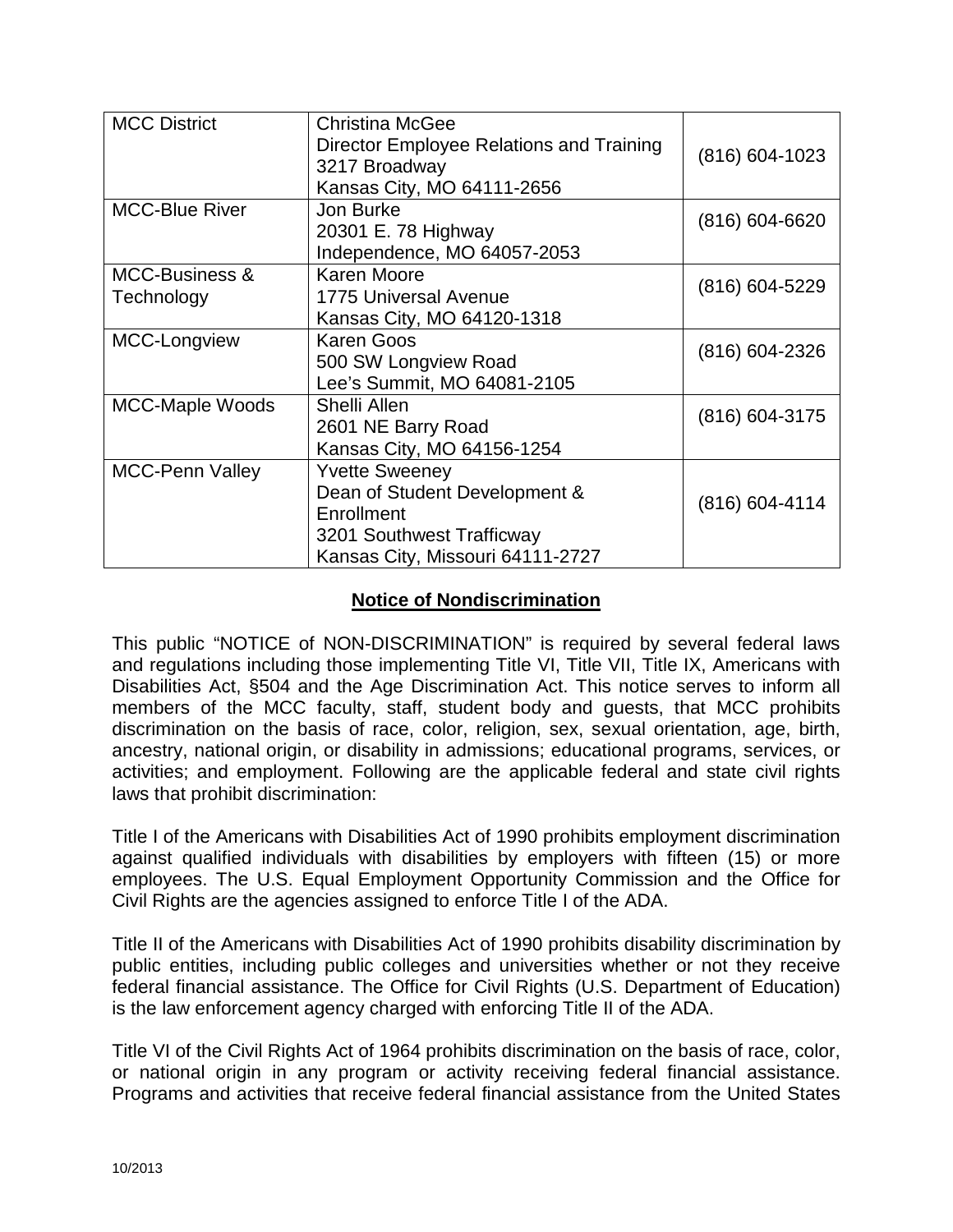Department of Education are covered by Title VI. The Office for Civil Rights (U.S. Department of Education) is the law enforcement agency charged with enforcing Title VI.

Title VII of the Civil Rights Act of 1964 protects individuals against unlawful employment practices based on their race, color, sex, and national origin. The Civil Rights Act of 1991 significantly extended plaintiffs' rights under Title VII. The U.S. Equal Employment Opportunity Commission is the law enforcement agency charged with enforcing Title VII.

Title IX of the Education Amendments of 1972 prohibits discrimination on the basis of sex in education programs or activities and extends to employment and admission to institutions that receive federal financial assistance. The Office for Civil Rights (U.S. Department of Education) is the law enforcement agency charged with enforcing Title IX.

The Age Discrimination Act of 1975 protects people from discrimination based on age in programs or activities receiving federal financial assistance. The Office for Civil Rights (U.S. Department of Education) is the law enforcement agency charged with enforcing the ADA of 1975.

The Age Discrimination in Employment Act of 1967 protects individuals who are 40 years of age or older. The U.S. Equal Employment Opportunity Commission is the law enforcement agency charged with enforcing the ADEA.

The Civil Rights Act of 1991 provides monetary damages in cases of intentional employment discrimination. The U.S. Equal Employment Opportunity Commission is the law enforcement agency charged with enforcing the CRA of 1991.

The Equal Pay Act of 1963 protects men and women who perform substantially equal work in the same establishment from sex-based wage discrimination. The U.S. Equal Employment Opportunity Commission is the law enforcement agency charged with enforcing the EPA.

§504 of the Rehabilitation Act of 1973 protects people from discrimination in admission, employment, treatment, or access based on disability in programs or activities receiving federal financial assistance. The Office for Civil Rights (U.S. Department of Education) is the law enforcement agency charged with enforcing §504.

Executive Order 11246 requires certain government contractors to engage in affirmative action and to not discriminate based on race, sex, or national origin. The Office of Federal Contract Compliance Programs (U.S. Department of Labor) is the agency charged with enforcing Executive Order 11246 and ensuring that federal contractors are in compliance.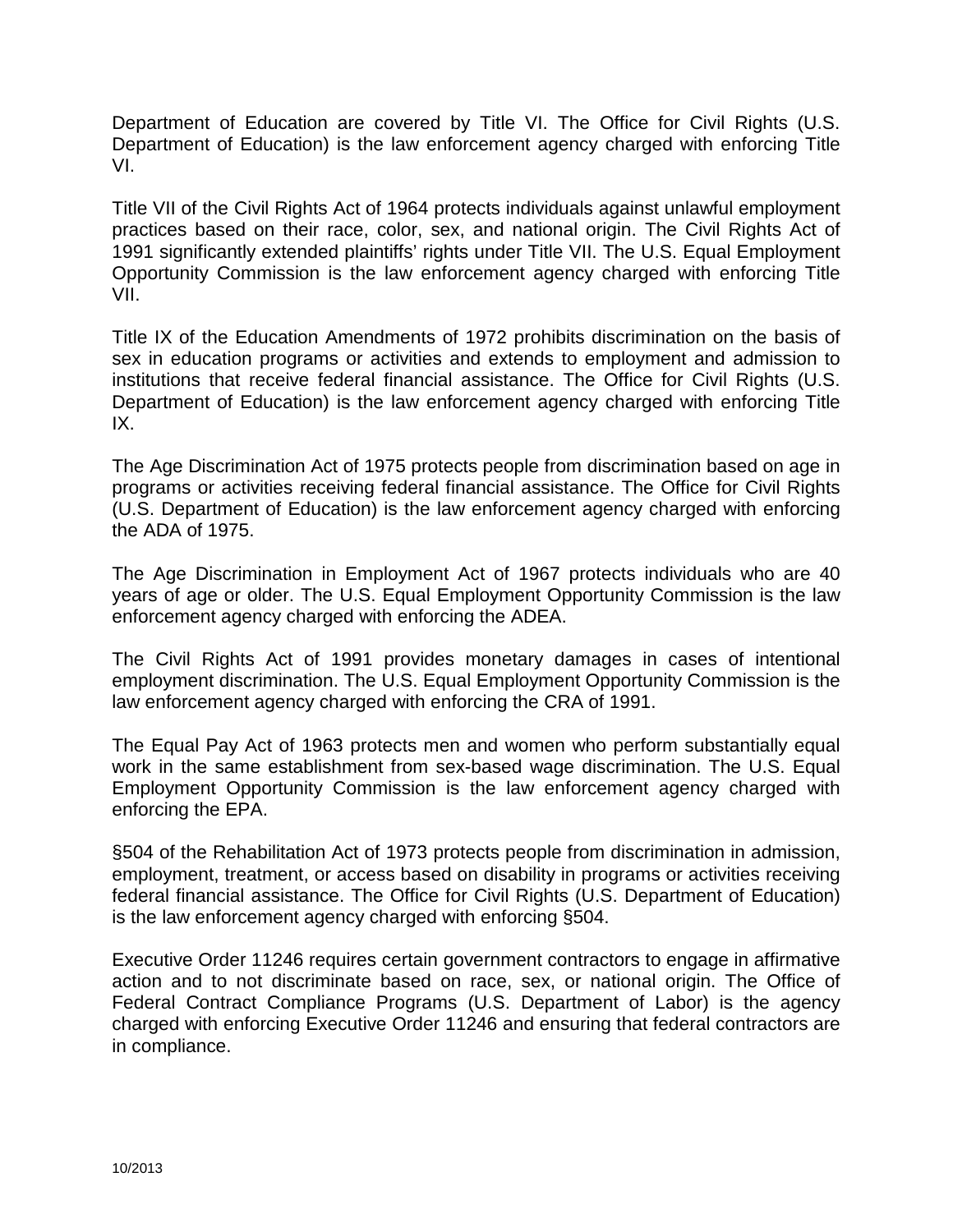## **Disability Resources**

MCC complies with the Americans with Disabilities Act and §504 of the Rehabilitation Act which prohibits discrimination in admission or access to its programs based on disability. Each MCC campus has a Disability Support Services office that provides special services for students with documented disabilities. Arrangements can be made for aids and adjustments to help ensure equal access to programs and services. Each campus Disability Support Services office also has information regarding the existence and location of services, activities, and facilities that are accessible to and usable by persons with disabilities.

<http://www.mcckc.edu/getstarted/apply/accessservices/overview.asp>

| <b>MCC-Blue River</b>                   | <b>Disability Support Services Coordinator</b><br>20301 E. 78 Highway<br>Independence, MO 64057-2053            | $(816) 604 - 6651$ |
|-----------------------------------------|-----------------------------------------------------------------------------------------------------------------|--------------------|
| <b>MCC-Business &amp;</b><br>Technology | <b>Disability Support Services Coordinator</b><br>2601 NE Barry Road<br>Kansas City, MO 64156-1254              | (816) 604-3192     |
| MCC-Longview                            | <b>Disability Support Services Coordinator</b><br>500 SW Longview Road<br>Lee's Summit, MO 64081-2105           | (816) 604-2254     |
| <b>MCC-Maple Woods</b>                  | <b>Disability Support Services Coordinator</b><br>2601 NE Barry Road<br>Kansas City, MO 64156-1254              | (816) 604-3192     |
| <b>MCC-Penn Valley</b>                  | <b>Disability Support Services Coordinator</b><br>3201 Southwest Trafficway<br>Kansas City, Missouri 64111-2727 | (816) 604-4293     |

Inquiries may be addressed to:

### **College Nondiscrimination Statement**

MCC's nondiscrimination statement prohibits discrimination and harassment against individuals based on characteristics protected under federal and state law, as well as on the basis of sexual orientation. The college also prohibits retaliation based upon reporting of such violations. MCC is committed to a policy of nondiscrimination on the basis of race, color, religion, sex, sexual orientation, age, birth, ancestry, national origin, or disability in admissions; educational programs, services, or activities; and employment; as specified by federal laws Title VI; Title VII; Title IX, §504; the Americans with Disabilities Act; and state laws and regulations.

### **Federal Citations**

The regulations implementing Title VI, Title IX, §504, the Age Discrimination Act, and Title VII contain requirements for recipients to issue notices of nondiscrimination. 34 C.F.R. Sections 100.6(d), 106.9, 104.8, 110.25, 41 C.F.R. Sections 60-1.42(a),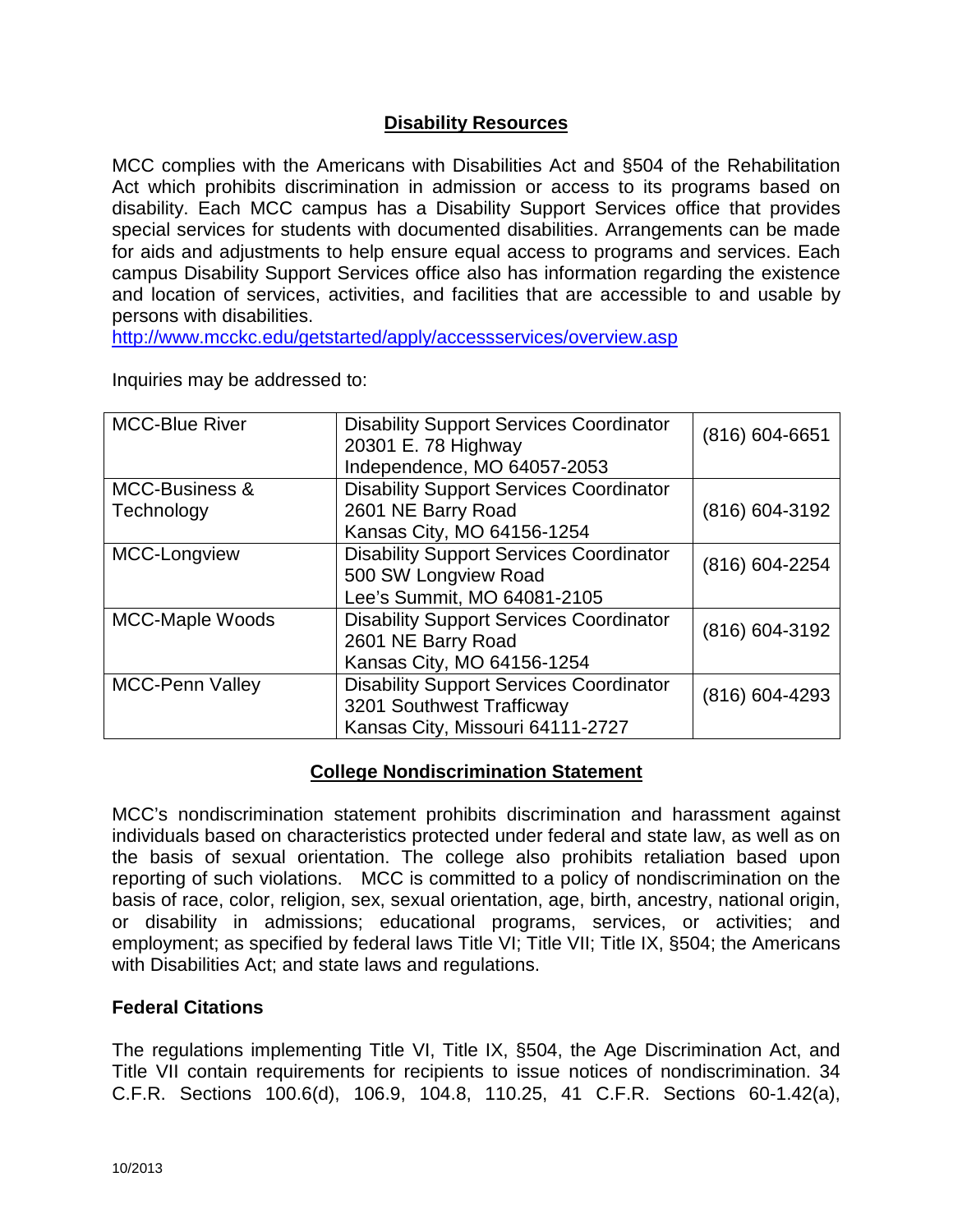respectively. The Title II regulation also contains a notice requirement that applies to all units of government, whether or not they receive federal aid. (See 28 C.F.R. §35.106.)

MCC is an equal-opportunity/affirmative action employer. Inquiries concerning MCC's compliance may be addressed to the following persons:

| <b>MCC District</b>                     | <b>Christina McGee</b><br><b>Associate Director of Employee Relations</b><br>and Training<br>3217 Broadway<br>Kansas City, MO 64111-2656 | $(816) 604 - 1023$ |
|-----------------------------------------|------------------------------------------------------------------------------------------------------------------------------------------|--------------------|
| <b>MCC-Blue River</b>                   | Jon Burke<br>Dean of Student Development<br>20301 E. 78 Highway<br>Independence, MO 64057-2053                                           | $(816) 604 - 6620$ |
| <b>MCC-Business &amp;</b><br>Technology | <b>Karen Moore</b><br>Dean of Student Development<br><b>1775 Universal Avenue</b><br>Kansas City, MO 64120-1318                          | $(816) 604 - 5229$ |
| MCC-Longview                            | <b>Karen Goos</b><br>Dean of Student Development<br>500 SW Longview Road<br>Lee's Summit, MO 64081-2105                                  | (816) 604-2326     |
| MCC-Maple Woods                         | Shelli Allen<br>Dean of Student Development<br>2601 NE Barry Road<br>Kansas City, MO 64156-1254                                          | (816) 604-3175     |
| <b>MCC-Penn Valley</b>                  | <b>Yvette Sweeney</b><br>Dean of Student Development &<br>Enrollment<br>3201 Southwest Trafficway<br>Kansas City, Missouri 64111-2727    | (816) 604-4114     |

Inquiries may also be addressed to the Director, Office for Civil Rights, Department of Education, 8930 Ward Parkway, Suite 2037, Kansas City, Missouri, 64114 at (816) 268- 0550.

#### **Student Rights Under the Family Educational Rights and Privacy Act (FERPA).**

The Family Educational Rights and Privacy Act (FERPA) afford eligible students certain rights with respect to their education records.

(An "eligible student" under FERPA is a student who is 18 years of age or older or who attends a postsecondary institution.) These rights include: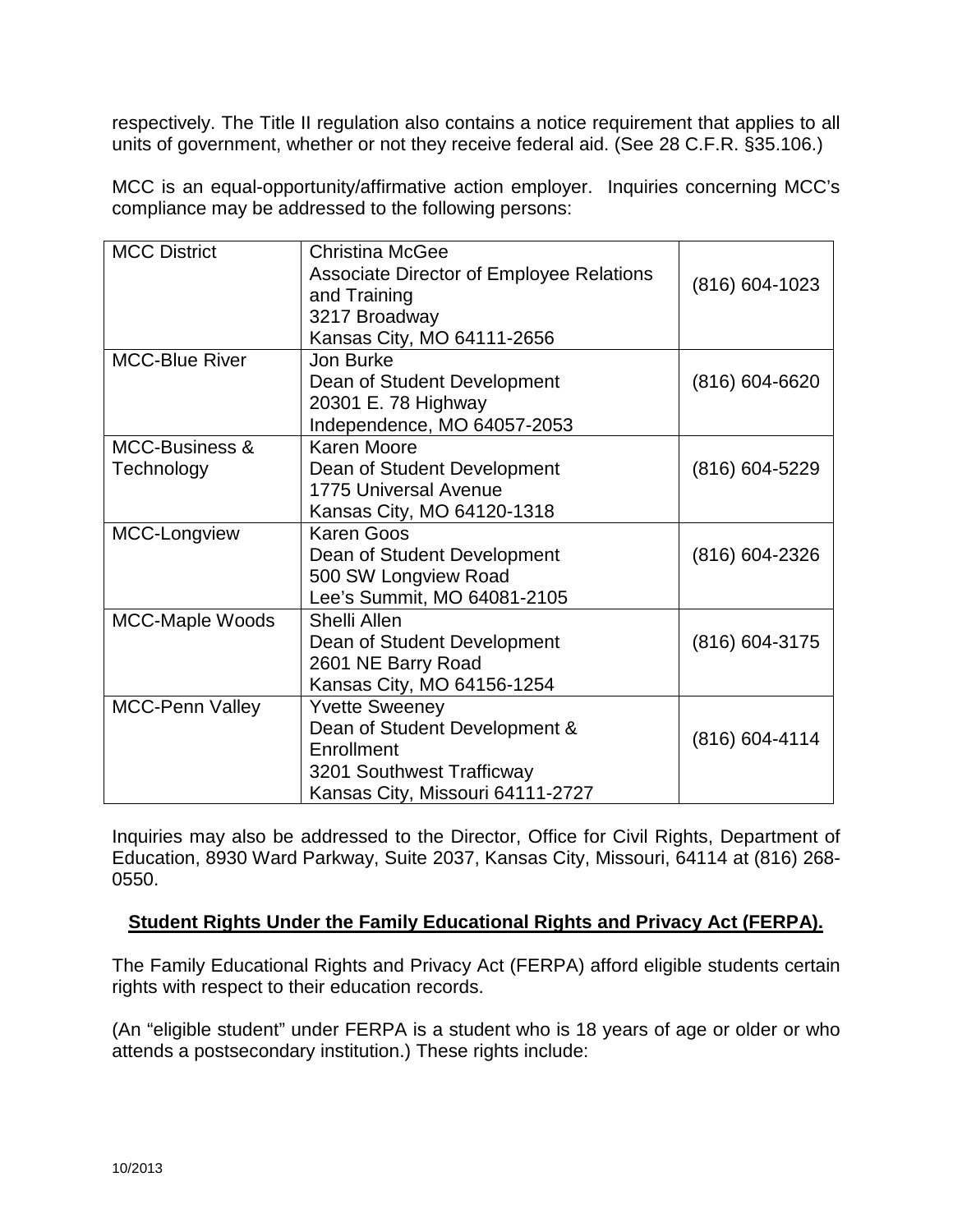- 1. The right to inspect and review the student's education records within 45 days after the day the Metropolitan Community College ("School") receives a request for access. A student should submit to the registrar, dean, head of the academic department, or other appropriate official, a written request that identifies the record(s) the student wishes to inspect. The school official will make arrangements for access and notify the student of the time and place where the records may be inspected. If the records are not maintained by the school official to whom the request was submitted, that official shall advise the student of the correct official to whom the request should be addressed.
- 2. The right to request the amendment of the student's education records that the student believes is inaccurate, misleading, or otherwise in violation of the student's privacy rights under FERPA.

A student who wishes to ask the school to amend a record should write the school official responsible for the record, clearly identify the part of the record the student wants changed, and specify why it should be changed.

If the school decides not to amend the record as requested, the school will notify the student in writing of the decision and the student's right to a hearing regarding the request for amendment. Additional information regarding the hearing procedures will be provided to the student when notified of the right to a hearing.

3. The right to provide written consent before the college discloses personally identifiable information from the student's education records, except to the extent that FERPA authorizes disclosure without consent.

The school discloses education records without a student's prior written consent under the FERPA exception for disclosure to school officials with legitimate educational interests. A school official is a person employed by the MCC in an administrative, supervisory, academic, research, or support staff position (including law enforcement unit personnel); a person serving on the board of trustees; or a student serving on an official committee, such as a disciplinary or grievance committee. A school official also may include a volunteer or contractor outside of MCC who performs an institutional service or function for which the school would otherwise use its own employees and who is under the direct control of the school with respect to the use and maintenance of personally identifiable information from education records, such as an attorney, auditor, or collection agent or a student volunteering to assist another school official in performing his or her tasks. A school official has a legitimate educational interest if the official needs to review an education record in order to fulfill his or her professional responsibilities for MCC or as required by §99.37 of the regulations, with its annual notification of rights under FERPA.

Upon request, the school also discloses education records without consent to officials of another school in which a student seeks or intends to enroll.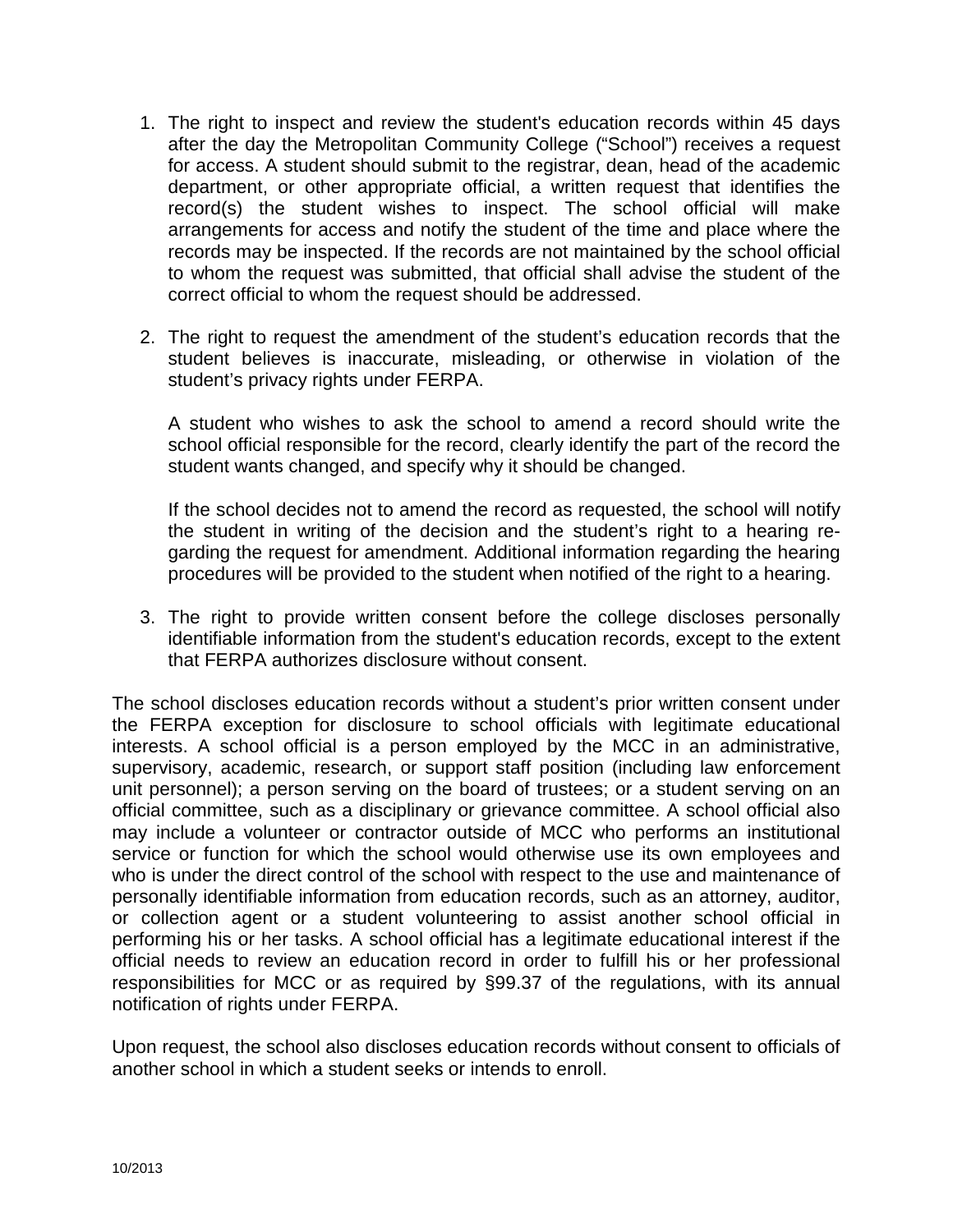The right to file a complaint with the U.S. Department of Education concerning alleged failures by MCC to comply with the requirements of FERPA. The name and address of the Office that administers FERPA is:

> Family Policy Compliance Office U.S. Department of Education 400 Maryland Avenue, SW Washington, DC 20202-5920

FERPA permits the disclosure of personally identifiable information from students' education records, without consent of the student, if the disclosure meets certain conditions found in §99.31 of the FERPA regulations. Except for disclosures to school officials, disclosures related to some judicial orders or lawfully issued subpoenas, disclosures of directory information, and disclosures to the student, §99.32 of FERPA regulations requires the institution to record the disclosure. Eligible students have a right to inspect and review the record of disclosures. A postsecondary institution may disclose personally identifiable information from the education records without obtaining prior written consent of the student —

- To other school officials, including teachers, within the MCC whom the school has determined to have legitimate educational interests. This includes contractors, consultants, volunteers, or other parties to whom the school has outsourced institutional services or functions, provided that the conditions listed in  $\S 99.31(a)(1)(i)(B)(1) - (a)(1)(i)(B)(2)$  are met. ( $\S 99.31(a)(1)$ )
- To officials of another school where the student seeks or intends to enroll, or where the student is already enrolled if the disclosure is for purposes related to the student's enrollment or transfer, subject to the requirements of §99.34. (§99.31(a)(2))
- To authorized representatives of the U. S. Comptroller General, the U. S. Attorney General, the U.S. Secretary of Education, or State and local educational authorities, such as a State postsecondary authority that is responsible for supervising the university's State-supported education programs. Disclosures under this provision may be made, subject to the requirements of §99.35, in connection with an audit or evaluation of Federal- or State-supported education programs, or for the enforcement of or compliance with Federal legal requirements that relate to those programs. These entities may make further disclosures of personally identifiable information to outside entities that are designated by them as their authorized representatives to conduct any audit, evaluation, or enforcement or compliance activity on their behalf. (§§99.31(a)(3) and 99.35)
- In connection with financial aid for which the student has applied or which the student has received, if the information is necessary to determine eligibility for the aid, determine the amount of the aid, determine the conditions of the aid, or enforce the terms and conditions of the aid. (§99.31(a)(4))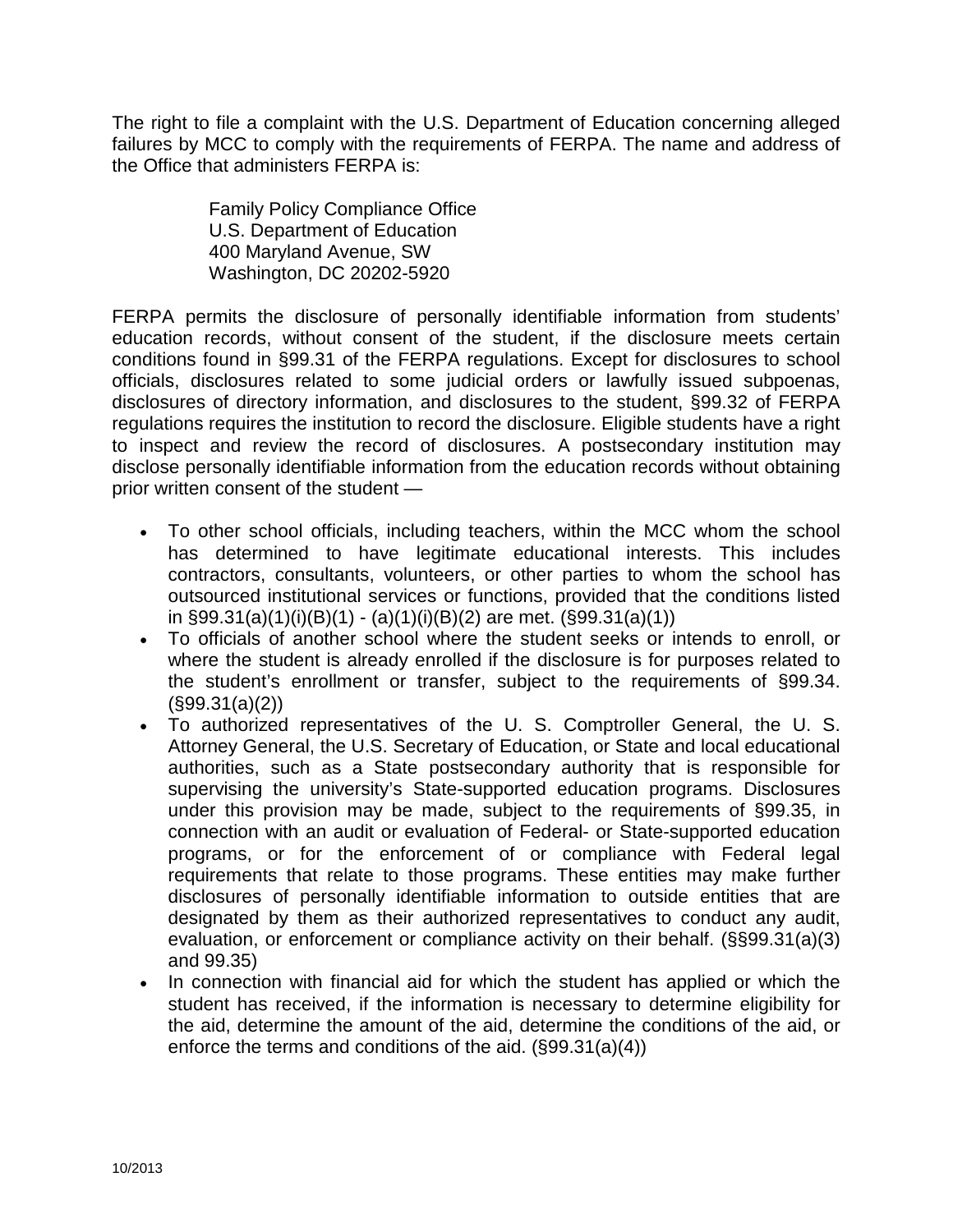- To organizations conducting studies for, or on behalf of, the school, in order to: (a) develop, validate, or administer predictive tests; (b) administer student aid programs; or (c) improve instruction. (§99.31(a)(6))
- To accrediting organizations to carry out their accrediting functions.  $((\S 99.31(a)(7))$
- To parents of an eligible student if the student is a dependent for IRS tax purposes. (§99.31(a)(8))
- To comply with a judicial order or lawfully issued subpoena. (§99.31(a)(9))
- To appropriate officials in connection with a health or safety emergency, subject to §99.36. (§99.31(a)(10))
- Information the school has designated as "directory information" under §99.37. (§99.31(a)(11))
- To a victim of an alleged perpetrator of a crime of violence or a non-forcible sex offense, subject to the requirements of §99.39. The disclosure may only include the final results of the disciplinary proceeding with respect to that alleged crime or offense, regardless of the finding. (§99.31(a)(13))
- To the general public, the final results of a disciplinary proceeding, subject to the requirements of §99.39, if the school determines the student is an alleged perpetrator of a crime of violence or non-forcible sex offense and the student has committed a violation of the school's rules or policies with respect to the allegation made against him or her. (§99.31(a)(14))
- To parents of a student regarding the student's violation of any Federal, State, or local law, or of any rule or policy of the school, governing the use or possession of alcohol or a controlled substance if the school determines the student committed a disciplinary violation and the student is under the age of 21. (§99.31(a)(15)).

The Family Educational Rights and Privacy Act (FERPA) (20 U.S.C. § 1232g; 34 CFR Part 99) is a Federal law that protects the privacy of student education records. The law applies to all schools that receive funds under an applicable program of the U.S. Department of Education.

FERPA gives parents certain rights with respect to their children's education records. These rights transfer to the student when he or she reaches the age of 18 or attends a school beyond the high school level. Students to whom the rights have transferred are "eligible students."

- Parents or eligible students have the right to inspect and review the student's education records maintained by the school. Schools are not required to provide copies of records unless, for reasons such as great distance, it is impossible for parents or eligible students to review the records. Schools may charge a fee for copies.
- Parents or eligible students have the right to request that a school correct records which they believe to be inaccurate or misleading. If the school decides not to amend the record, the parent or eligible student then has the right to a formal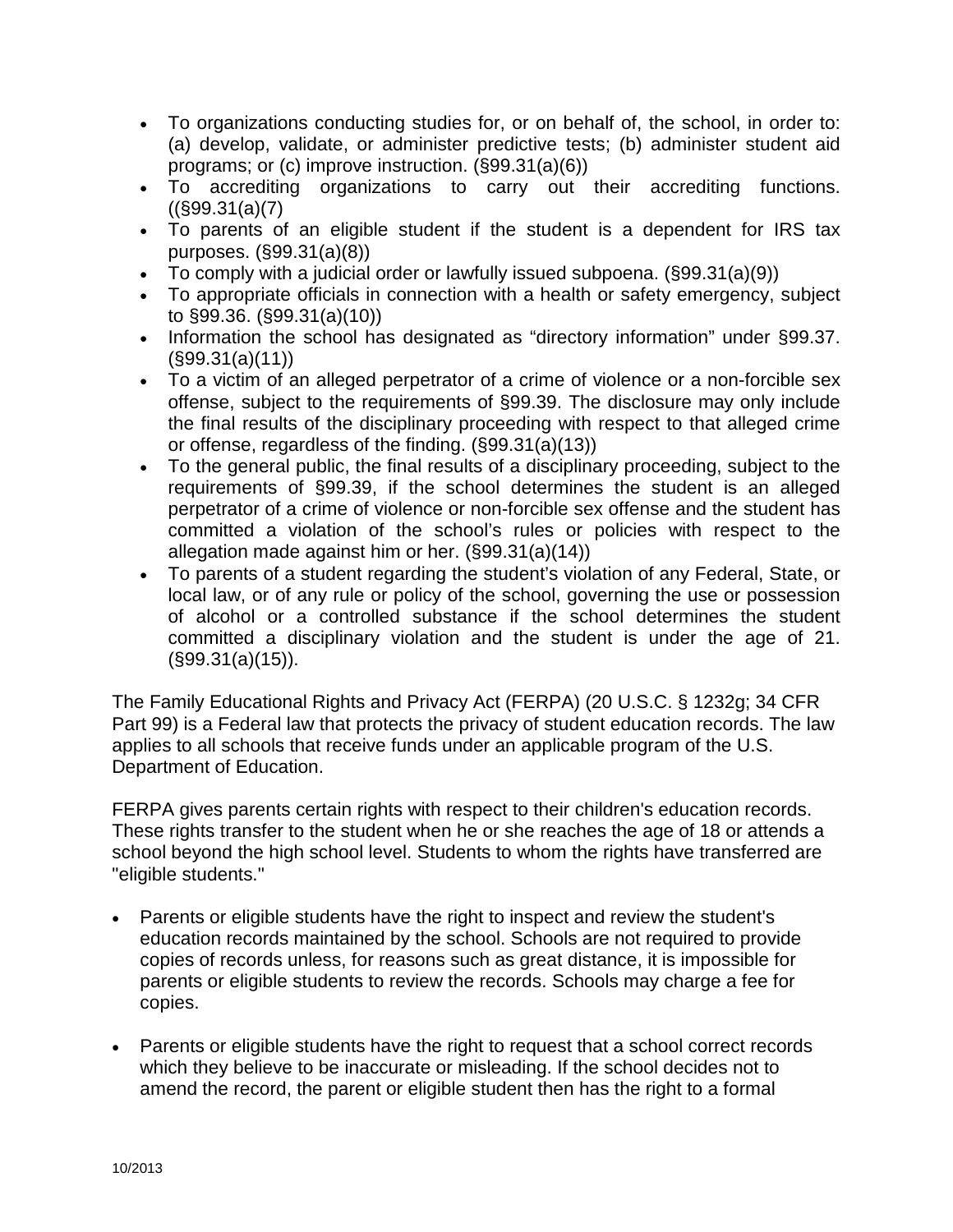hearing. After the hearing, if the school still decides not to amend the record, the parent or eligible student has the right to place a statement with the record setting forth his or her view about the contested information.

- Generally, schools must have written permission from the parent or eligible student in order to release any information from a student's education record. However, FERPA allows schools to disclose those records, without consent, to the following parties or under the following conditions (34 CFR § 99.31):
	- o School officials with legitimate educational interest;
	- o Other schools to which a student is transferring;
	- o Specified officials for audit or evaluation purposes;
	- o Appropriate parties in connection with financial aid to a student;
	- o Organizations conducting certain studies for or on behalf of the school;
	- o Accrediting organizations;
	- o To comply with a judicial order or lawfully issued subpoena;
	- o Appropriate officials in cases of health and safety emergencies; and
	- o State and local authorities, within a juvenile justice system, pursuant to specific State law.

Schools may disclose, without consent, "directory" information such as a student's name, address, telephone number, date and place of birth, honors and awards, and dates of attendance. However, schools must tell parents and eligible students about directory information and allow parents and eligible students a reasonable amount of time to request that the school not disclose directory information about them. Schools must notify parents and eligible students annually of their rights under FERPA.

For additional information, you may call 1-800-USA-LEARN (1-800-872-5327) (voice). Individuals who use TDD may use the Federal Relay Service.

Or you may contact us at the following address:

Family Policy Compliance Office U.S. Department of Education 400 Maryland Avenue, SW Washington, D.C. 20202-8520

### **Copyright Infringement**

Copyright is a form of protection provided by the laws of the United States to the authors of "original works of authorship," including literary, dramatic, musical, artistic, and certain other intellectual works. Metropolitan Community College complies fully with all of the provisions of the U.S. Copyright Law (17 U.S.C.) and its amendments. MCC supports the Fair Use section of the Copyright Law (17 U.S.C. 107) which permits and protects citizens' rights to reproduce and make other uses of copyrighted works for the purposes of teaching, scholarships and research.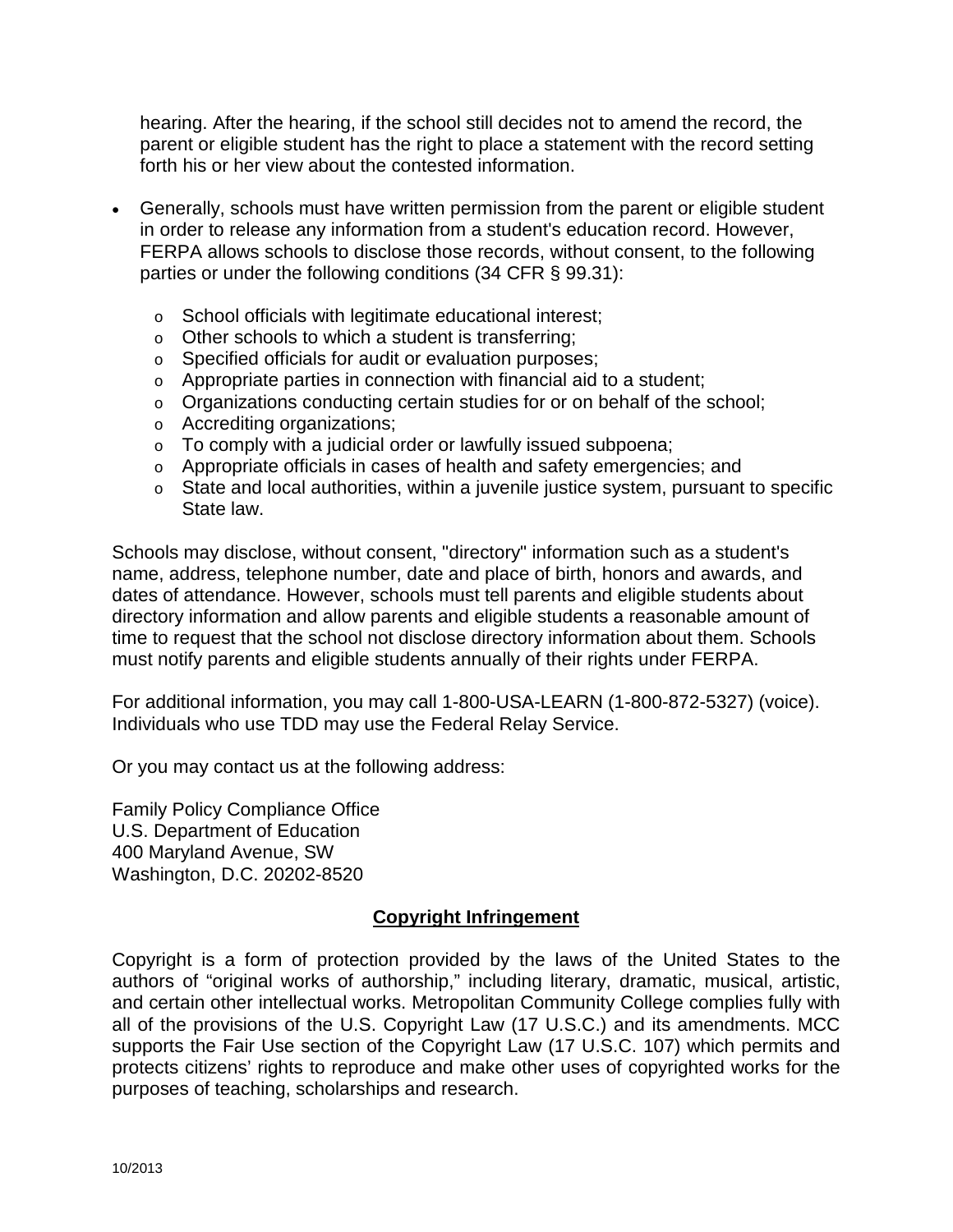Copyright infringement is the act of exercising, without permission or legal authority, one or more of the exclusive rights granted to the copyright owner under §106 of the Copyright Act (Title 17 of the United States Code). These rights include the right to reproduce or distribute a copyrighted work. In the file-sharing context, downloading or uploading substantial parts of a copyrighted work without authority constitutes an infringement.

Penalties for copyright infringement include civil and criminal penalties. In general, anyone found liable for civil copyright infringement may be ordered to pay either actual damages or "statutory" damages affixed at not less than \$750 and not more than \$30,000 per work infringed. For "willful" infringement, a court may award up to \$150,000 per work infringed. A court can, in its discretion, also assess costs and attorneys' fees. For details, see Title 17, United States Code, Sections 504, 505. Willful copyright infringement can also result in criminal penalties, including imprisonment of up to five years and fines of up to \$250,000 per offense. For more information, please see the Web site of the U.S. Copyright Office at [www.copyright.gov,](http://www.copyright.gov/) especially their FAQ's at [www.copyright.gov/help/faq.](http://www.copyright.gov/help/faq)

MCC's policy, regulation, and procedure on copyrighted materials can be found at the following sites:

<http://web.mcckc.edu/asp/infoex/prp/files/225040BP.pdf> <http://web.mcckc.edu/asp/infoex/prp/files/225040DR.pdf> <http://web.mcckc.edu/asp/infoex/prp/files/225040DP.pdf>

# **Tobacco-Free MCC**

Metropolitan Community College is committed to providing a safe and healthy environment for all students, employees, contractors, and visitors. As a result of this commitment, the use, advertising, or sponsorship of tobacco and tobacco substitute products, excluding cessation products, on all campus premises, leased property, and college-owned vehicles is prohibited, with no exceptions. This policy applies to all students, employees, tenants, subtenants, contractors, and visitors.

- 1. Definitions.
	- A. Smoking means inhaling, exhaling, burning, carrying, or possessing any lighted tobacco product, including cigarettes, cigars, pipe tobacco, and any other lighted tobacco products.
	- B. Tobacco use means the personal use of any tobacco product, whether intended to be lighted or not, which shall include smoking, as defined above, the use of an electronic cigarette, or any other device intended to simulate smoking and the use of smokeless tobacco, including snuff, chewing tobacco, smokeless pouches, any other form of loose-leaf, smokeless tobacco, and the use of unlit cigarettes, cigars, and pipe tobacco.